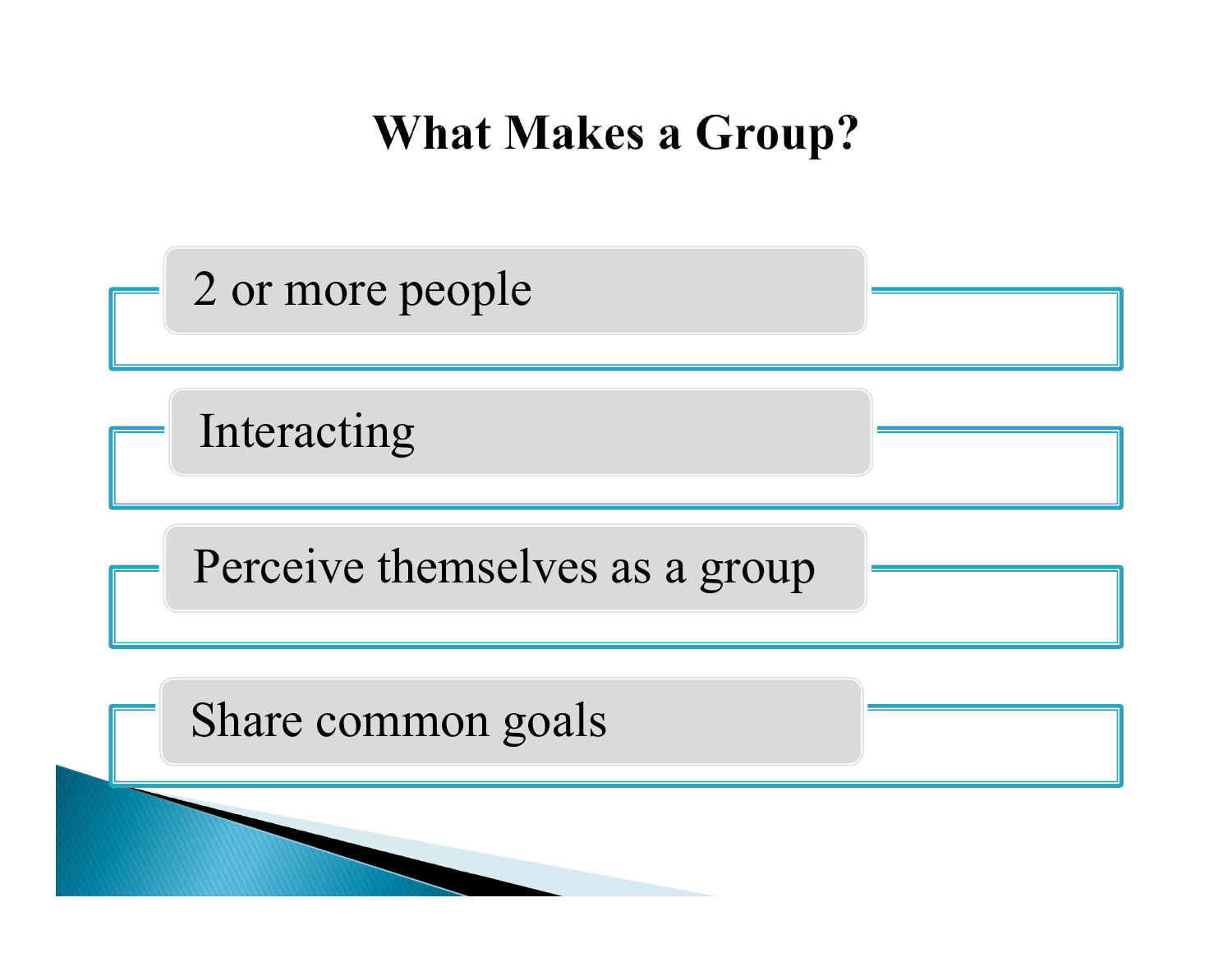Groups whose members

- 
- TEAMS<br>
Groups whose members<br>
 Have complementary skills<br>
 Are committed to a common purpos
- TEAMS<br>
Groups whose members<br>
 Have complementary skills<br>
 Are committed to a common purpose<br>
 Hold themselves mutually accountable

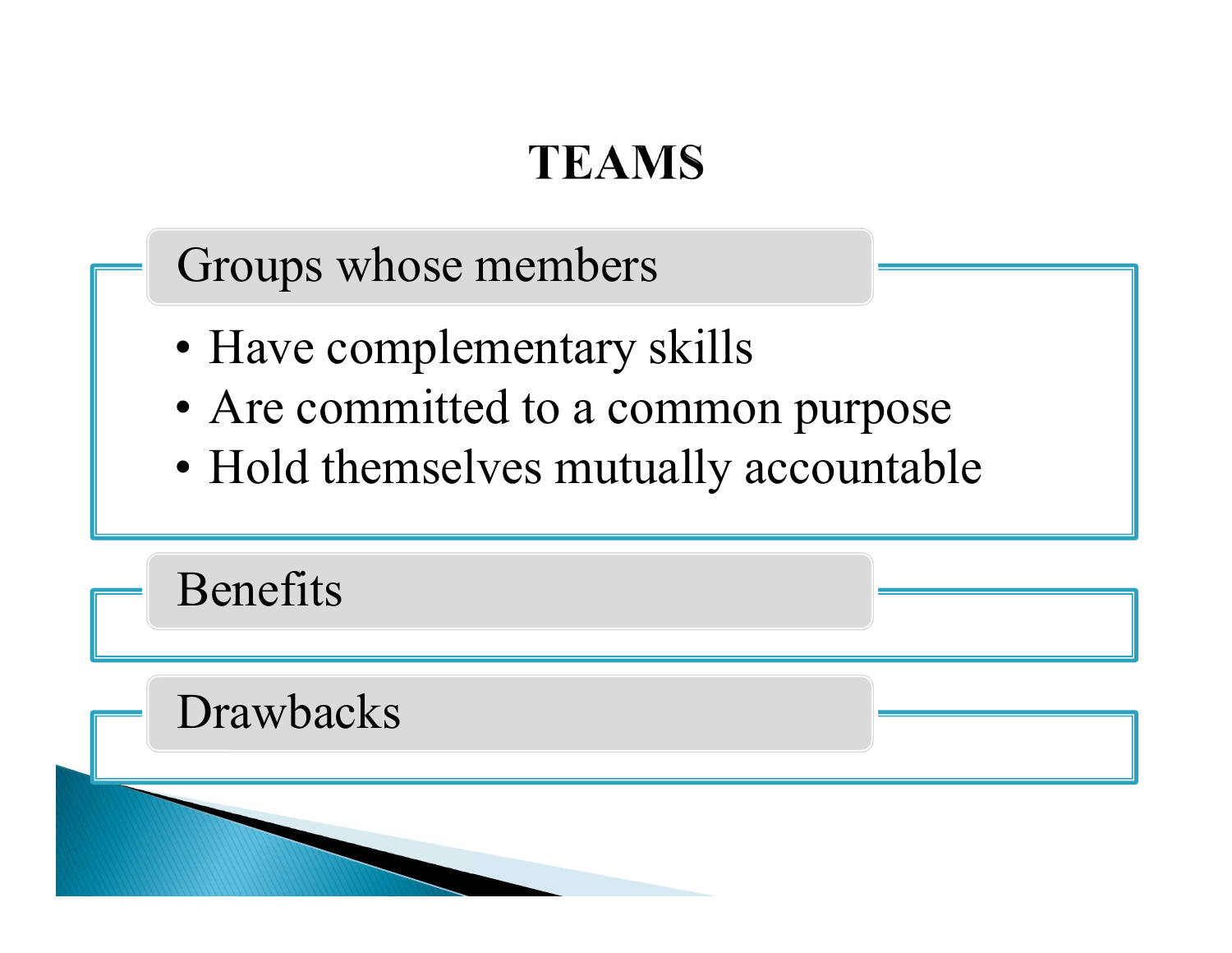## When to use teams

- Work requires a range of different skills, views, or expertise
- Different components of work are highly interdependent
- $\blacktriangleright$  High need for innovation and coordination
- $\triangleright$  Sufficient time to organize  $\&$  structure team effort
- Members can be trusted not to obstruct team effort

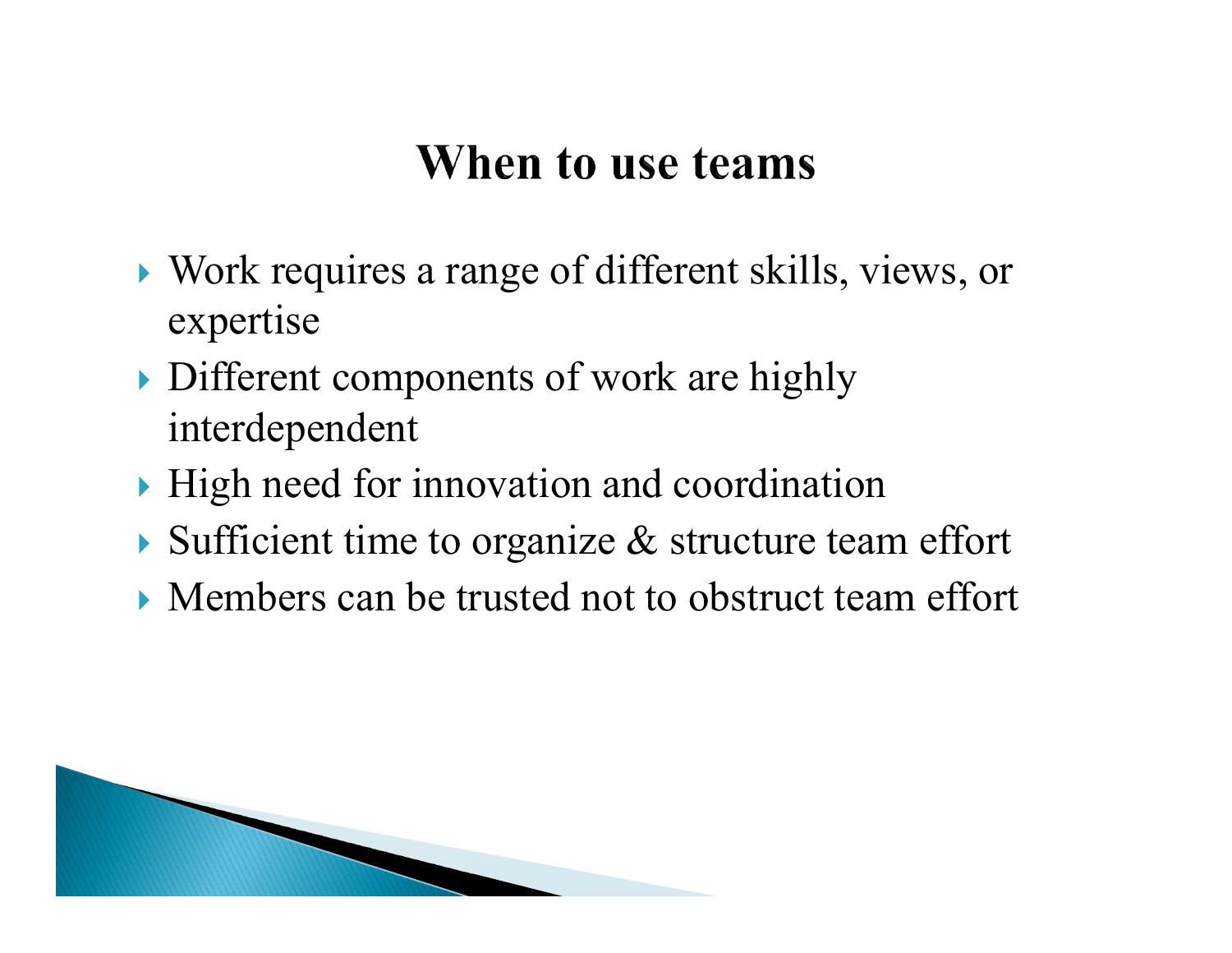# **Characteristics of Groups & Teams**

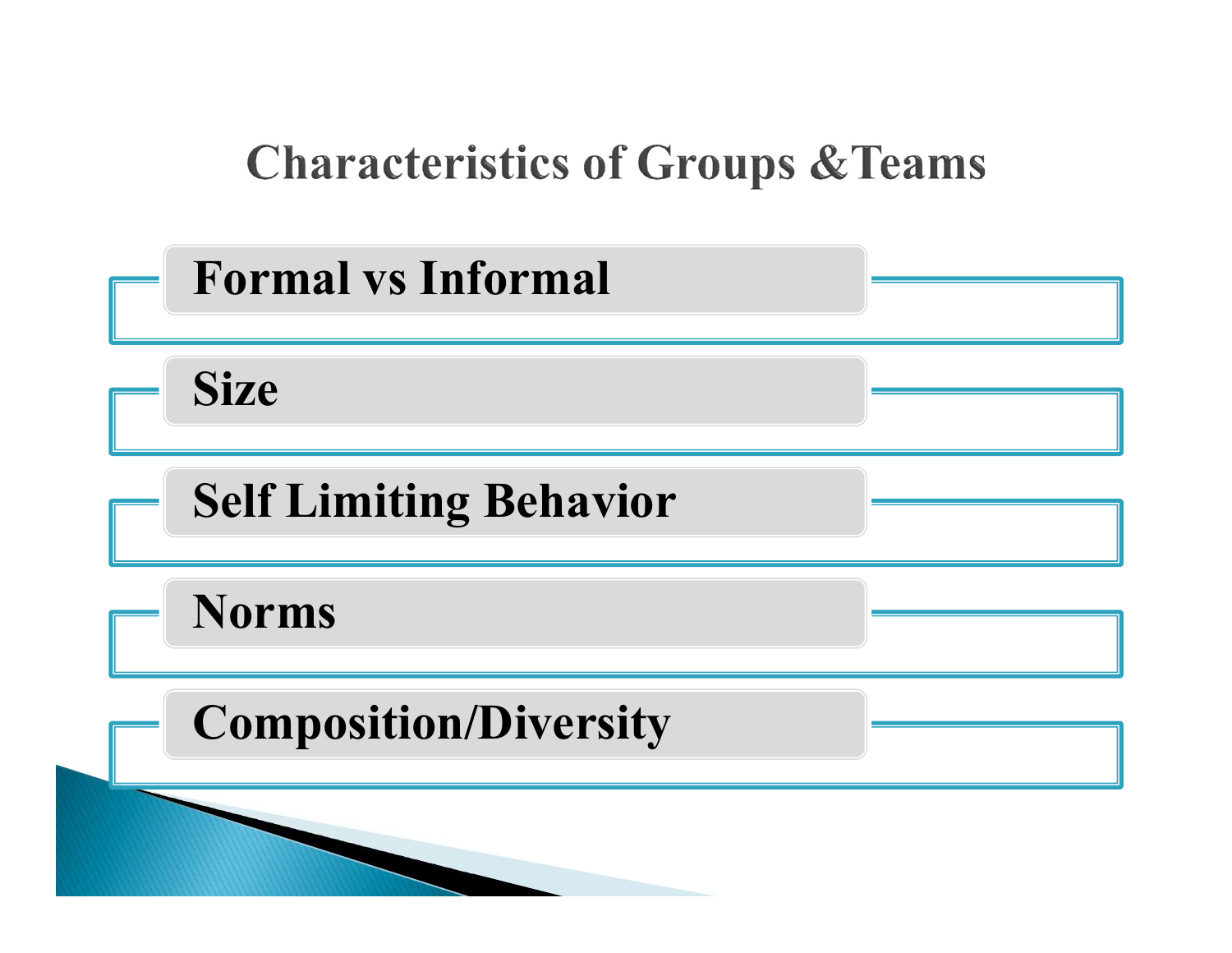## **Communication Patterns**



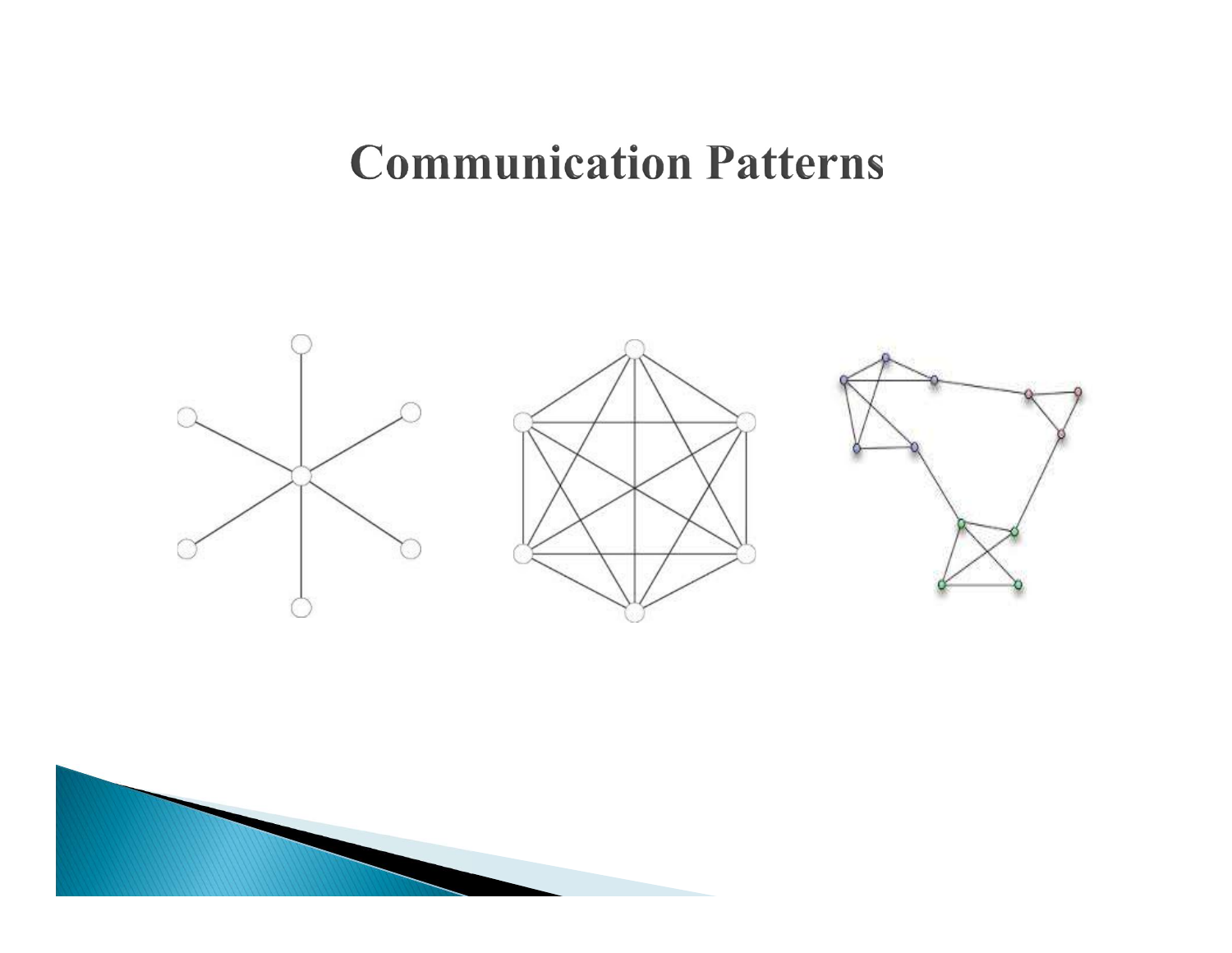## **Cohesiveness**

Members are attracted to the group, are motivated to remain in the group, mutually influence one another Members are attracted to the group,<br>
are motivated to remain in the group,<br>
mutually influence one another<br> **Potential Benefits**<br>
Potential Drawbacks<br>
Potential Drawbacks

Potential Benefits

Relationship to Productivity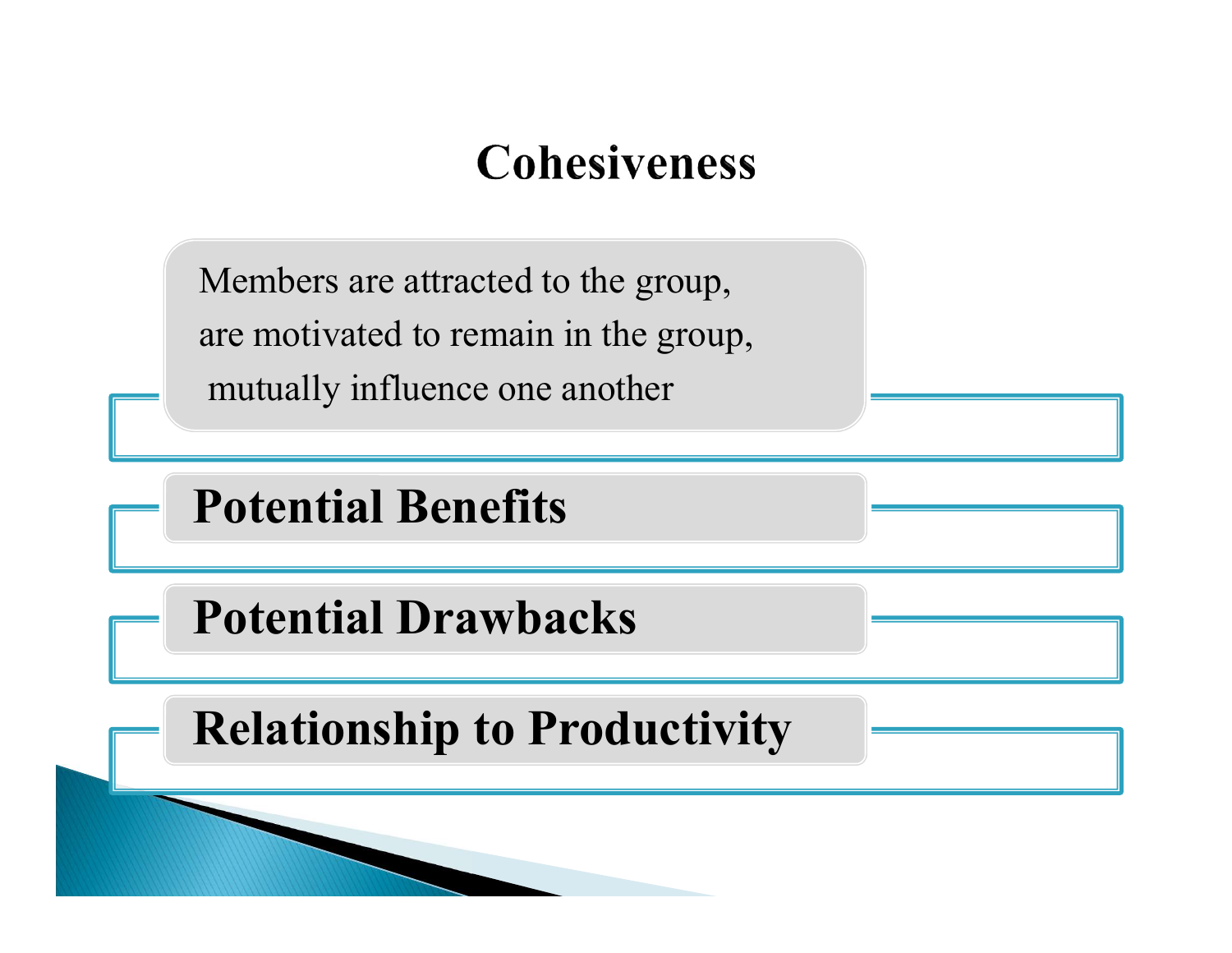### **Building Cohesion**

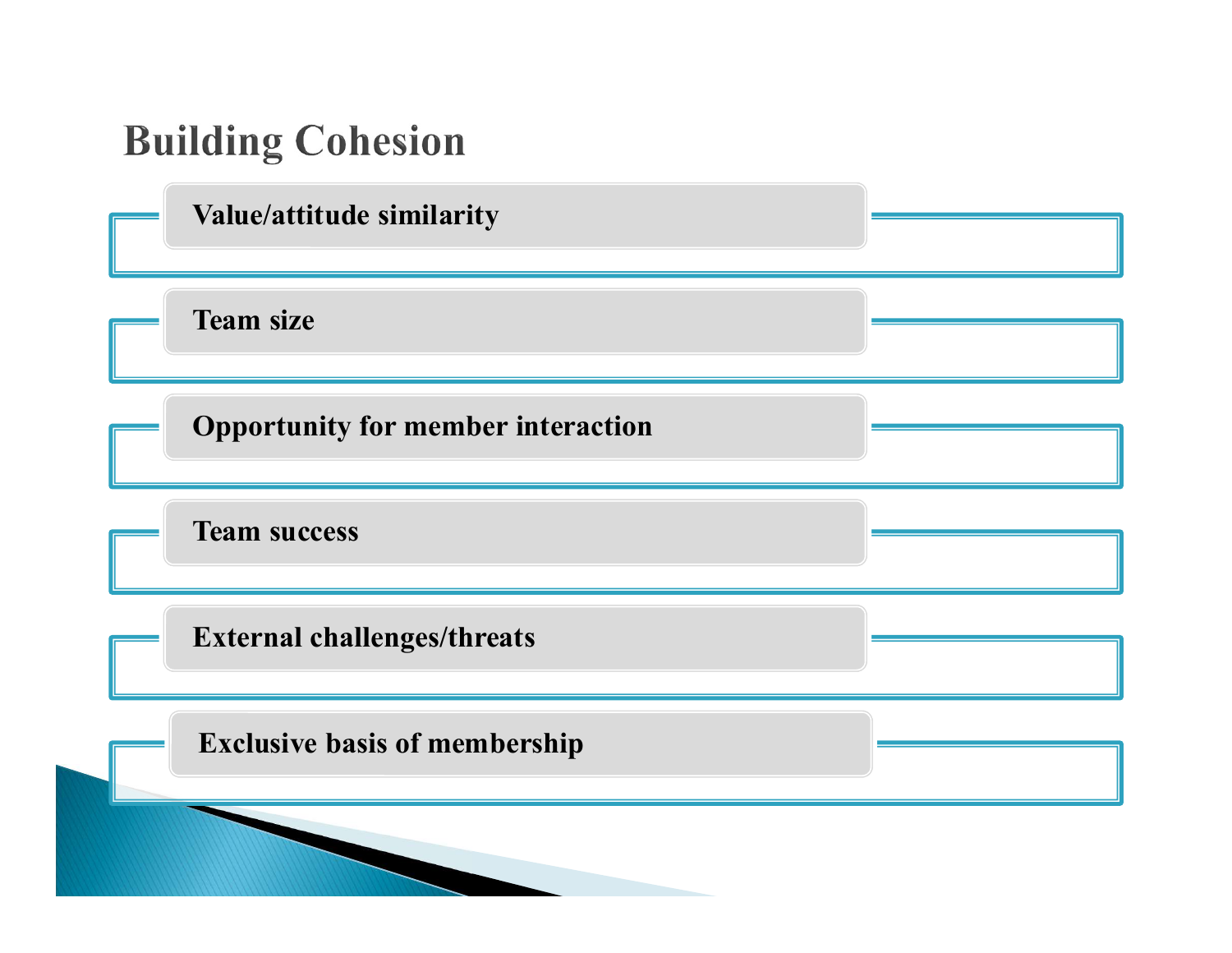- Shared belief that the team is safe for interpersonal risk taking.
- A sense of confidence that the team will not embarrass, reject, or punish someone for speaking up.
- **Figure 1.5 Theorem 2.5 Theorem interpersonal trust**  $\;$  Psychological Satety<br>
Shared belief that the team is safe for interpersonal<br>
risk taking.<br>
A sense of confidence that the team will not<br>
embarrass, reject, or punish someone for speaking<br>
up.<br>
Team climate characteri themselves. Shared belief that the team is safe for interpersonal<br>
risk taking.<br>
A sense of confidence that the team will not<br>
embarrass, reject, or punish someone for speaking<br>
up.<br>
Team climate characterized by interpersonal trust
- Learning Behaviors  $\rightarrow$  Team performance (Edmondson, 1999)

**The Comment of Comment of The Comment of The Comment of The Comment of The Comment of The Comment of The Comment of The Comment of The Comment of The Comment of The Comment of The Comment of The Comment of The Comment of**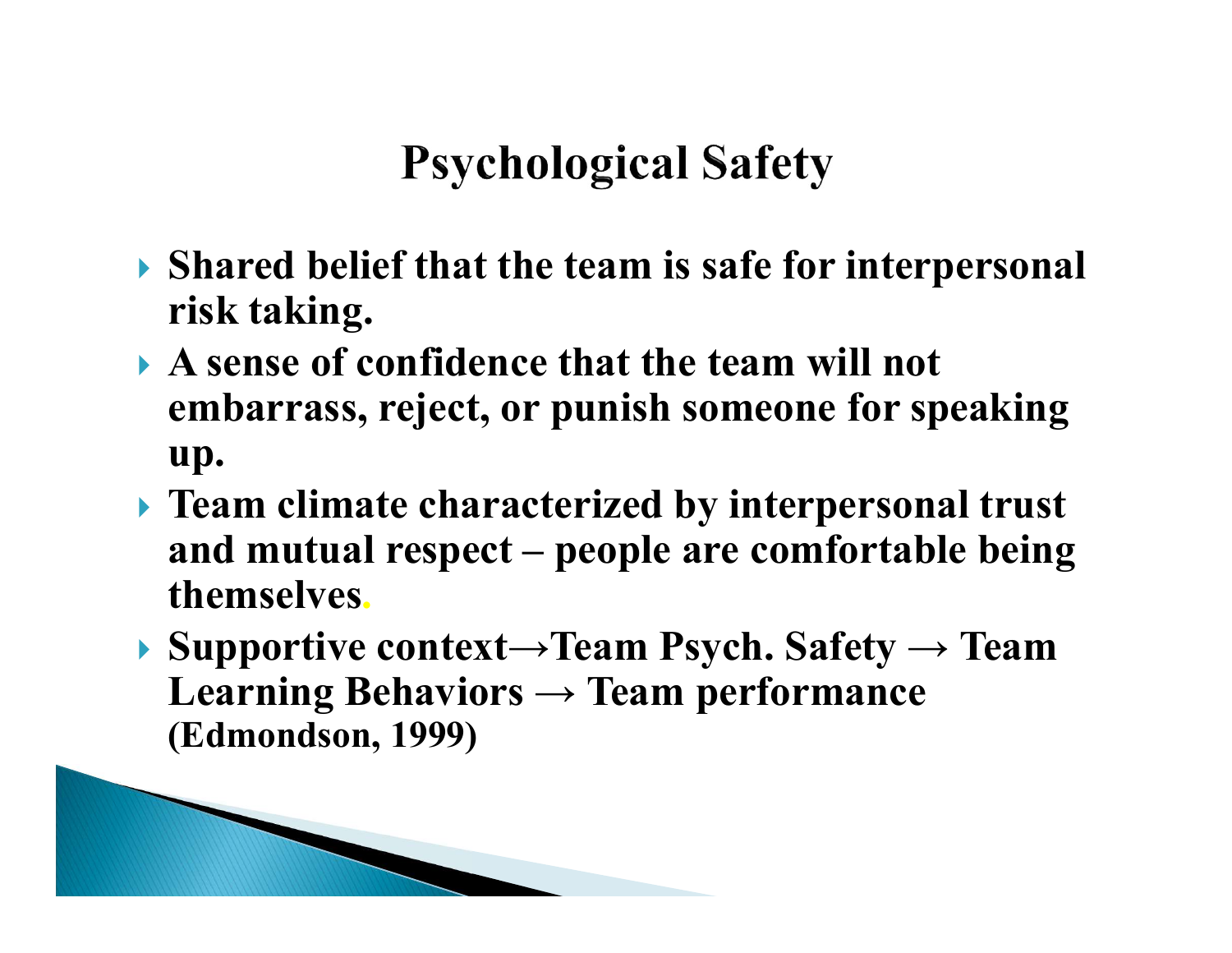## **Outcomes & Antecedents**

- ▶ Facilitates group learning behaviors
- ▶ Learning behaviors include seeking feedback, sharing information, asking for help, talking about errors, & experimenting.
- ▶ Facilitated by supportive context (team leader support; adequate resources, information, & rewards, empathy, conversational turn-taking)

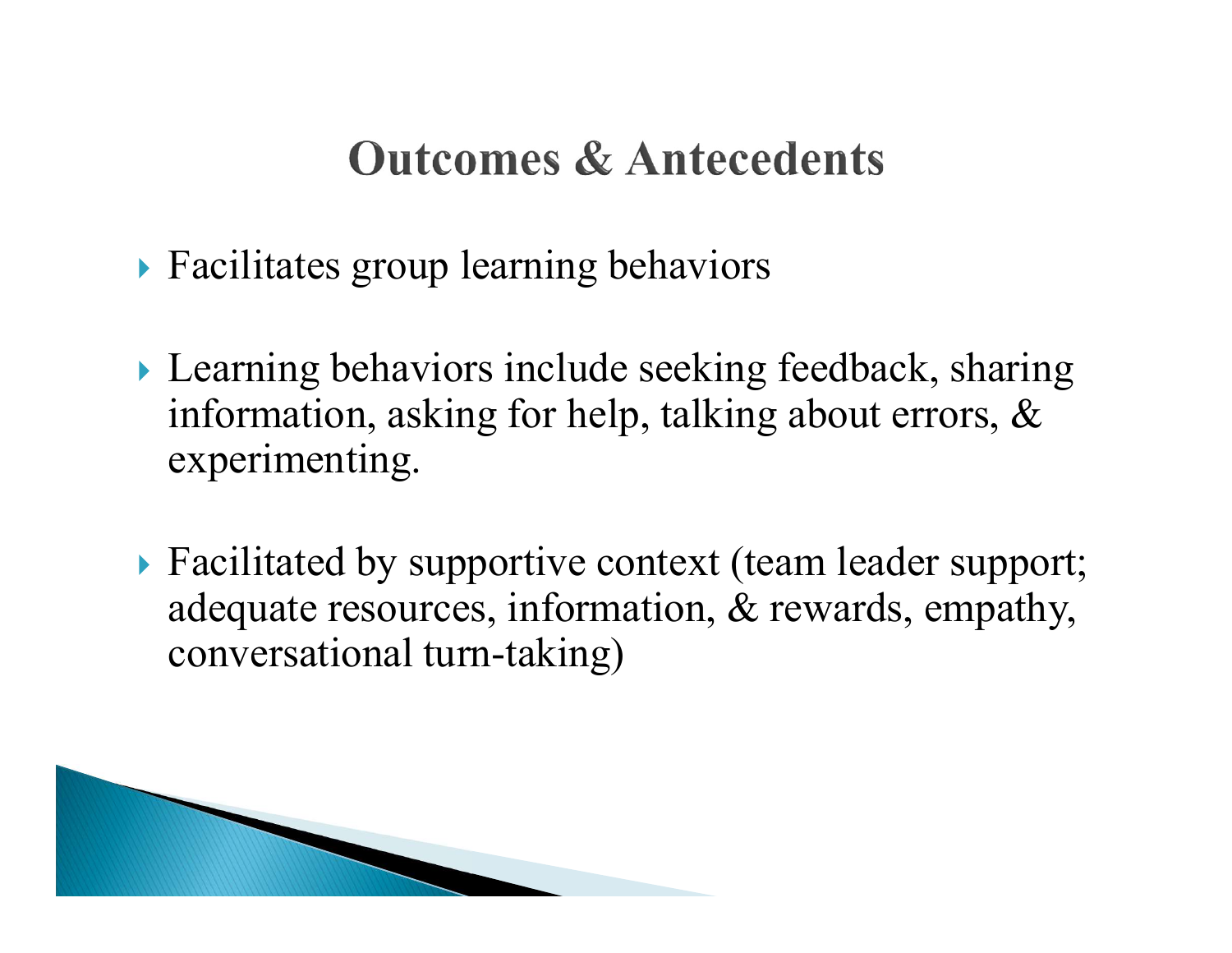### **Building Effective Teams**

Compensation/Reward System

Compelling Direction for the team

Supportive Leadership

Team composition

Team identity (roles, team development)